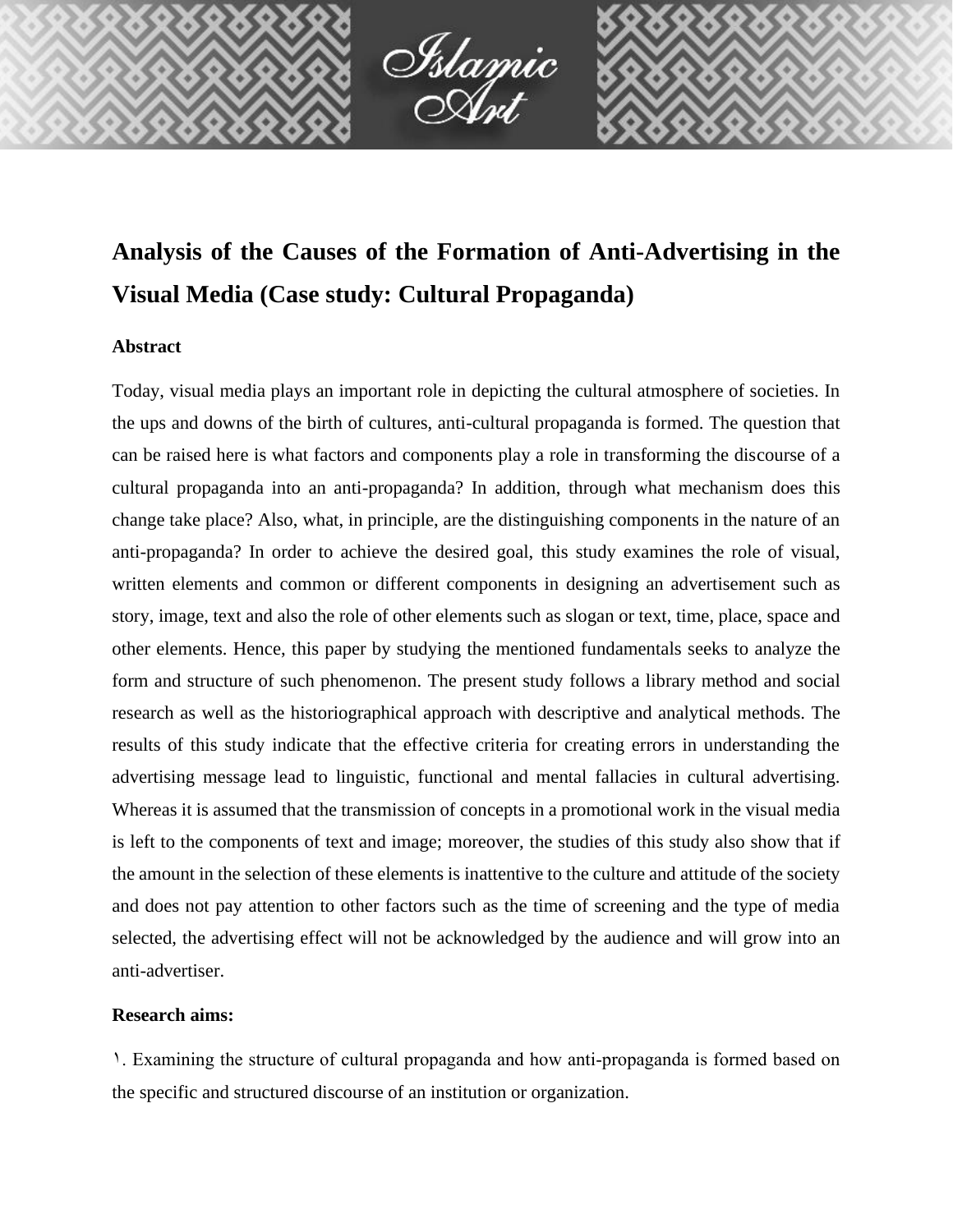2. Investigating the effective factors and components in turning the discourse of a cultural propaganda into an anti-propaganda.

# **Research questions:**

1. What reasons, factors and components play a role in turning the discourse of a cultural propaganda into an anti-propaganda?

2. What mechanisms are used to convert culture to counter-culture?

**Keywords**: anti-advertising, cultural advertising, visual media.

#### **Introduction**

In the field of culture and art, various definitions have been proposed, most of which refer to the independence and self-sufficiency of art. In other words, when the question "What is art?" is proposed, most of the answers point to transcendent and human values. What Tolstoy considers to be the "standard of goodness of art on the basis of morality" has formed an aspect for art in this field, which Tolstoy believes as a means of transmitting good thoughts. Nonetheless in the meantime, deviations have inevitably occurred and have been imposed on the audience by abusing art, politics, aesthetics and other things. Sometimes the rejection of the audience leads to the dismissal of the message. Every individual or group have always sought to be superior to others; via the use of force, trickery and bribery, or through politics. But then again today, due to the diversity and breadth of mass media, being superior to competitors is not an easy task and requires a proper strategy, tools and strategy. Therefore, propaganda has come to fore and has paved the way for the dissemination of thoughts and ideas. Today we live in a world full of visual and audio messages as we are constantly receiving messages from a specific person, groups or institutions at any time; they are purposeful messages that are formed from the discourses that govern society.

In the field of advertising, there is a person as a preacher who must present the concepts and goals dictated by the customer to the audience in a balanced and appealing format. This beautiful presentation in commercial advertising will increase sales and in cultural advertising will help to attract more like-minded people and also create a cultural structure for the next generation. Now the advertiser may inadvertently err in this direction and use an image or word in his advertisement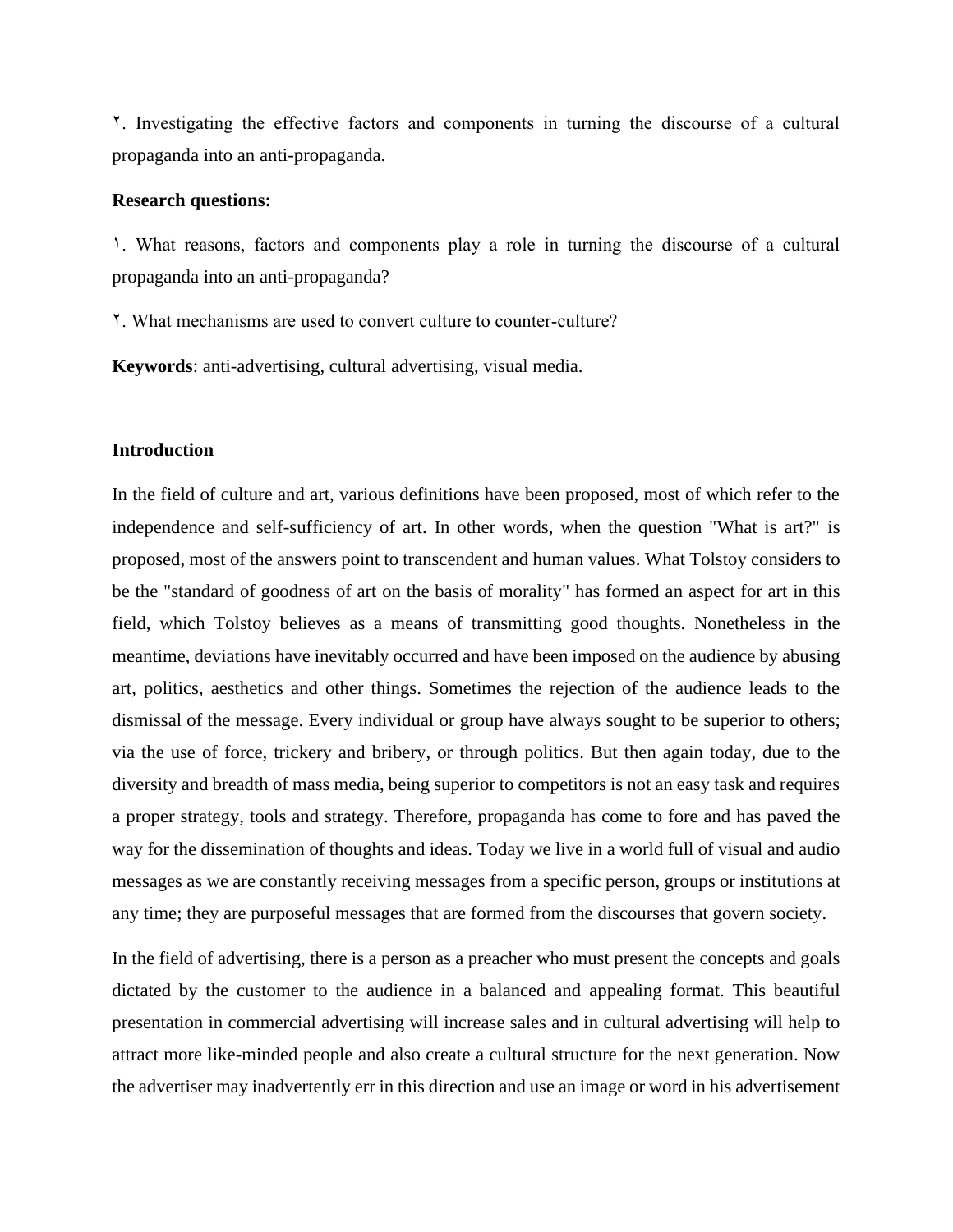that has a proper meaning in a geographical area; In addition, if the same advertisement with the same features is placed in another place, the audience will have an inappropriate perception of it. There are other factors, each of which can make it problematic for the audience to understand the message and force them to misread the commercial ad; In this case, it can be said that propaganda has destroyed itself and turned against itself. Lack of attention to various conditions such as screen time, selected media, images used in the design by the designer and other factors play an important role in not affecting the advertisement and its efficiency. Since there are currently no defined criteria for this, it is necessary to first explain the characteristics of a good advertisement; for eventually achieving effects that could have prevented the conversion of propaganda against it. For this reason, propagandists and media owners should be fully aware of the hidden factors at the heart of their communication message and its visual representation and ought to advertise based on the announced pattern, the result of which should be based on a purpose. It is in this case that the advertisement remains in the mind of the audience with a positive prolonged effect.

A review of the research background indicates that the title of the present study is not an independent work in the field of writing, but the following is an introduction to some of the items that can help the present research conceptually. Askari  $(1 \cdot 1)$  in a dissertation entitled "Study of Strategies to Change the Attitude of the Audience in Socio-Cultural Propaganda" written by Mehrad Asgari, author of theories of changing attitudes, persuasion and analysis of successful cultural and social propaganda campaigns, seeks strategies to change the attitude of culture in varying the attitude of the audience effective in cultural and social propaganda, however, the work does not mention the subject of the present study, which seeks to understand and infer features that make an advertisement after publication among its audience. Consequently, the effort is made to find the factors to turn advertising into anti-advertising, to provide solutions to prevent this to the propagandists and creators of advertising messages. The main question of the research is what are the factors and reasons that turn a "cultural propaganda" into an "anti-propaganda"?

The current research is an attempt to understand and deduce the cases that cause an advertisement to become a work against itself (or the owner of the message) after being published among its audience. Therefore, the effort is made to find the factors that turn advertising into anti-advertising, to provide solutions to prevent this, to the propagandists and creators of advertising messages. Advertising has been used in a variety of media for a very long time, in many different forms and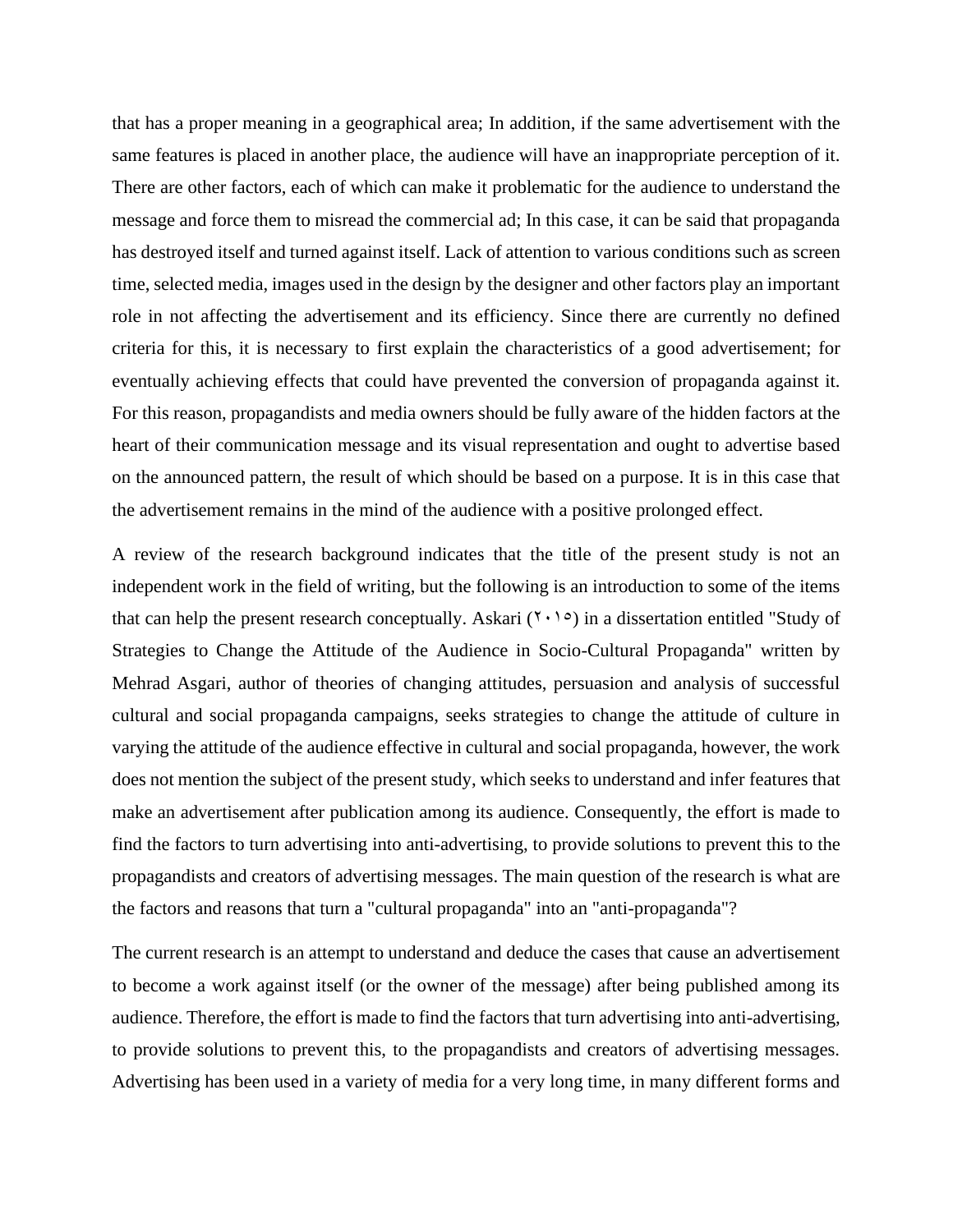dimensions. Hence, in creating and transmitting a message in an advertisement, the most important task is the responsibility of the graphic designer to be able to convey a "specific message" to a "specific audience" and this approach is effective in making the message.

## **Conclusion**

In the past, due to the impossibility of public reading, advertisements were mostly in the form of images that were used on the heads of shops as signs, badges or advertisements and other items to introduce the services of the entity. It is certain that no advertisement without the help of other factors can make a product and message to remain in the minds of the audience. The purpose of the advertisement is to show complete details to the consumer. As a result, there is a need to have a lot of useful information available from the consumer (who is the target audience of the ad). It is necessary to understand where the consumers of a product live. Even understanding why and examining how they live can help promote advertising more accurately since by understanding the characteristics and thoughts of the audience, it is better to consider a plan for them that will have a great impact. Nowadays, it is inevitable to seek help from advertising to do anything. At every moment, advertising companies are looking for a new and unique way to influence their words in the audience community. Based on the above and the difference in reading levels by the audience, it can be summarized that if the audience perceives an advertisement as actual instead of perceiving the advertisement as a message that attracts attention and will feel unpleasant about it since with the revelation of the propaganda trick, doubt and disbelief are aroused in him. According to the data model, the effectiveness of cultural advertising is affected by the dimensions of the source (amount), message, audience, media and environment. Different levels of effectiveness of cultural propaganda include attention and understanding, awareness, change of attitude, internalization, caring behavior, satisfaction behavior and participatory behavior. The fact that money is a factor in the advertising process is one of the aspects affecting the audience. In this regard, the amount of anti-advertising is formed if in the path of creating the advertising process or the communication path of advertising with the audience inadvertently creates barriers that the audience is not encouraged to see and understand the message and repel it since the audience is mistaken about the subject of advertising and misunderstands advertising. In general, the factors that turn advertising into anti-advertising can be categorized into more general headings such as lack of understanding of the subject, lack of understanding of the meaning of the slogan of advertising,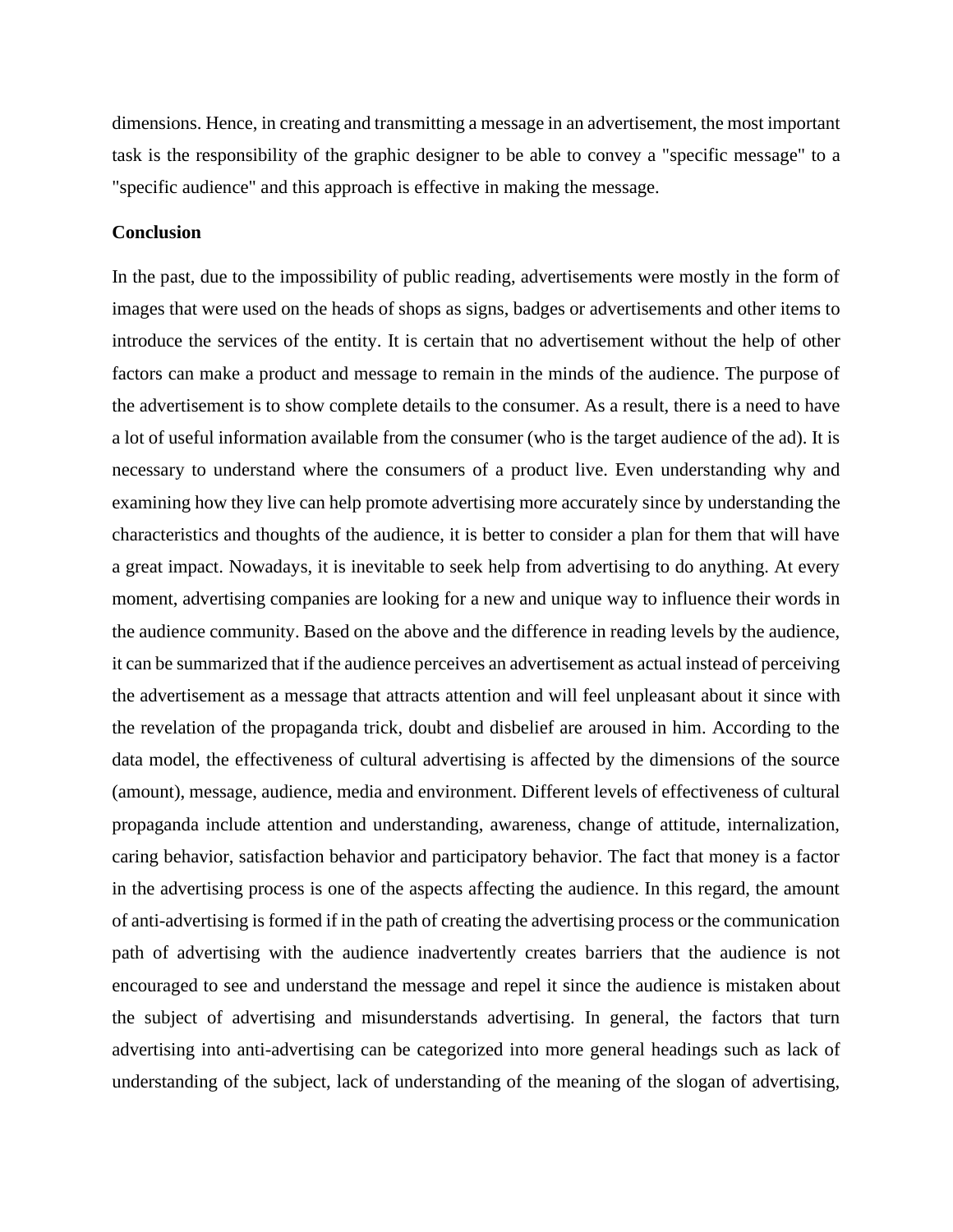lack of proper visualization and illustration. Therefore, anti-propaganda factors can be summarized in four groups, which are mental anti-propaganda, linguistic anti-propaganda, thematic antipropaganda and functional anti-propaganda.

# **References**

Al-Awini, Muhammad Ali  $(199)$ . Propaganda Imperialism or International Propaganda, translated by Mohammad Sepehri, Tehran: Islamic Propaganda Organization Publishing Center. [In Persian]

Andreasen, Alen R.  $(2\cdot \cdot 7)$ . Socil Marketing in the 21st Century. Sage Publication.

Azimi, Turquoise.  $(1 \cdot 1)$ . "Culture of Propaganda and Cultural Propaganda", Encyclopedia of Propaganda, No.  $19, 42-17$ . [In Persian]

Casino, Jean. (1986). The power of television; Translated by Ali Asadi, Tehran: Amirkabir. [In Persian]

Bart, Roland. (Y · 1 °). Photo message; Translation of Golestani Fard's secret; <sup>4th</sup> Ed., Tehran: Center. [In Persian]

Du Point, Luke.  $(7 \cdot 17)$ . One Thousand and One Propaganda Strategies, translated by Manijeh Sheikh Javadi, Tehran: Site. [In Persian]

Erlhoff, Michael; Marshall, Timothy.  $(2\cdots 4)$ . "Propaganda", Artist Profession Quarterly, No. 27,  $\forall$ - $\mathfrak{t}$ . [In Persian]

Floser, Wilm.  $(7 \cdot 12)$ . On the philosophy of photography; Translated by Poopak Bayrami; Ch  $7$ , Tehran: Profession of the author. [In Persian]

Goldstein, Frank L.; Findley, Benjamin F. (1995). Psychological operations; Principles and Case Studies, translated by Hojjatullah Moradi et al.,  $(7 \cdot \cdot \circ)$  Tehran: Yaghoot. [In Persian]

Haeri, Wahid; Rostami, Mohammad Reza (1.11). Cultural Propaganda, From Theory to Practice, Tehran: Crystal Publishing. [In Persian]

Handler, M. (1979). False and Misleading Advertising. The Yale Law Journal,  $79$  (1),  $17-\circ1$ .  $https://doi.org/1.77.77.774.772$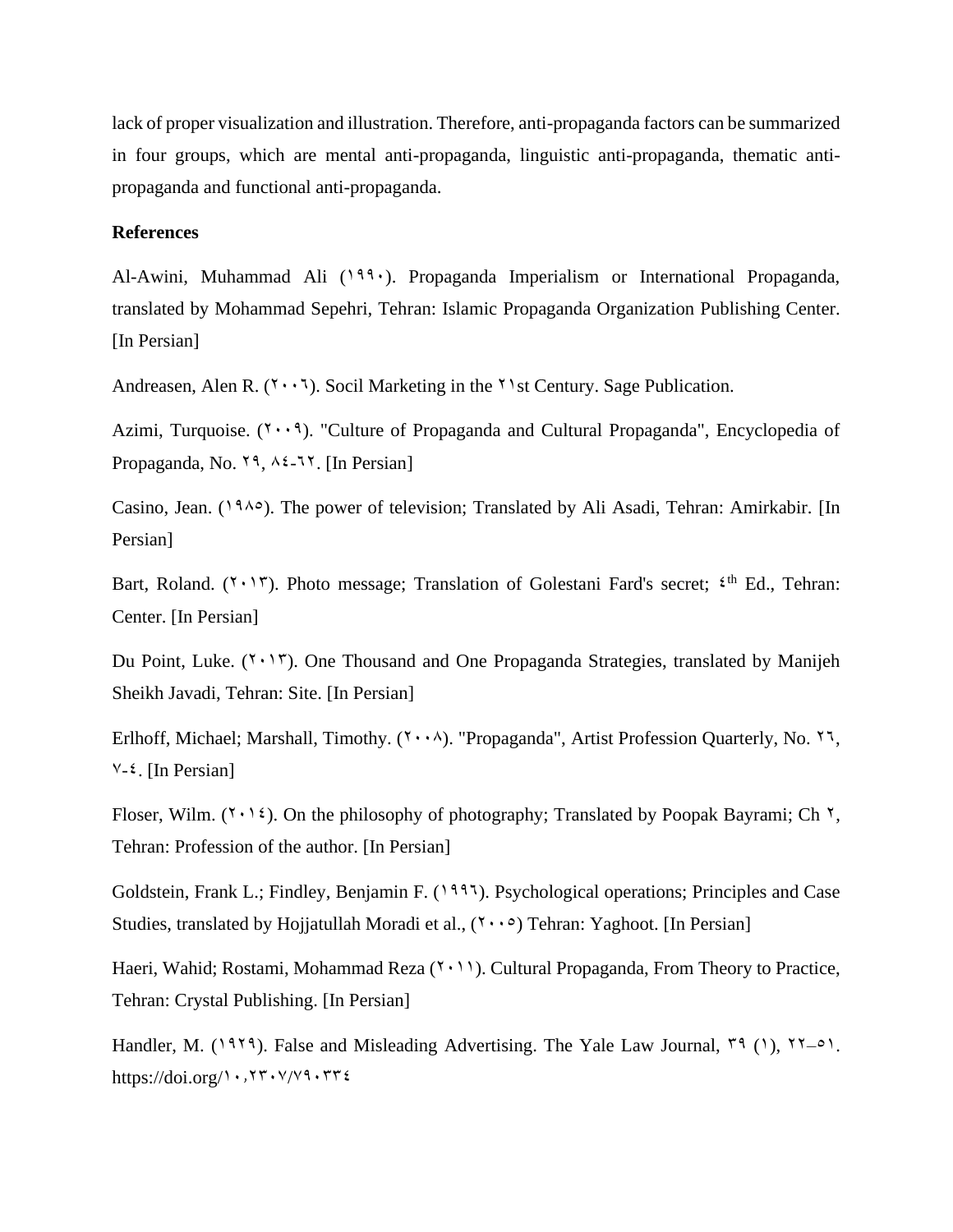Hakim Ara, Mohammad Ali ( $\gamma$ ,  $\gamma$ ). Persuasive communication in advertising; <sup>oth</sup> Ed., Tehran: Samat Publications. [In Persian]

Jawt, Garth; Victoria, Adele. (7,11). Propaganda and persuasion, Tehran: Hamshahri. [In Persian] Karami, Reza Ali  $(7 \cdot \cdot 7)$ . advertisement; Principles, Foundations and Forms, Qom: Qom. [In Persian]

Kia, Ali Asghar; Rahman, Saeedi  $(1 \cdot \cdot \cdot)$ . Fundamentals of Communication, Propaganda and Persuasion, Tehran: Iran Newspaper Publishing Institute. [In Persian]

Lines, Nathan.  $(Y \cdot \mathcal{A})$ . Photographers and Photography; Translated by Bahman Jalali and Vazerik Darsahakian; Ch<sup>2</sup>, Tehran: Soroush Publications. [In Persian]

Marsden, D. & Littler, D. (1994). Repertory grid technique: an interpretive research framework. European Journal of Marketing,  $\forall \xi$  (Y),  $\lambda$ 17- $\lambda \forall \xi$ .

Mesqali, Farshid.  $(Y \cdot \lambda)$ . "Graphics and Advertising", Artist Profession Quarterly, No.  $Y$ , Tehran. [In Persian]

Namvar Motlagh, Bahman.  $(7 \cdot 9)$ . "An Introduction to the Imagery of a Method of Literary and Artistic Criticism in Comparative Literature", Quarterly Journal of Literary Studies, No. 11, 11- $\mathfrak{c}$ . [In Persian]

Razzaqi, Rahmat.  $(7 \cdot 7)$ . "Promoting a social lifestyle based on the Qur'an and tradition and emphasizing the visual arts in the media", Islamic Art Quarterly, No.  $79$ ,  $190 - 16$ . [In Persian]

Rusta, Ahmad; Khoy, Ali.  $(Y \cdot Y)$ . Advertising Techniques and Tactics, Tehran: Siete. [In Persian]

Shukri Kiani, Mazdak.  $(7 \cdot 12)$ . Visual Information, Tehran: Dibache. [In Persian]

Shamsale, Mariji.  $(1 \cdot \cdot)$ . Sociology in the field of religious propaganda, Oom: Bustan- e Ketab Institute. [In Persian]

Stanik, Elena; Lipowski, Corina. (7,17). Atlas of Graphic Designers, Translator; Seved Mohammad Mehdi Bouzari, Tehran: Mirdashti. [In Persian]

Telis, Gerard.  $(1 \cdot \cdot \cdot)$ , "The Sweet and Mysterious Trend of Propaganda", translated by Ghazal Samin, Quarterly Journal of the Artist's Profession, No.  $1, 1, 1, 2, 2, \ldots$  [In Persian]